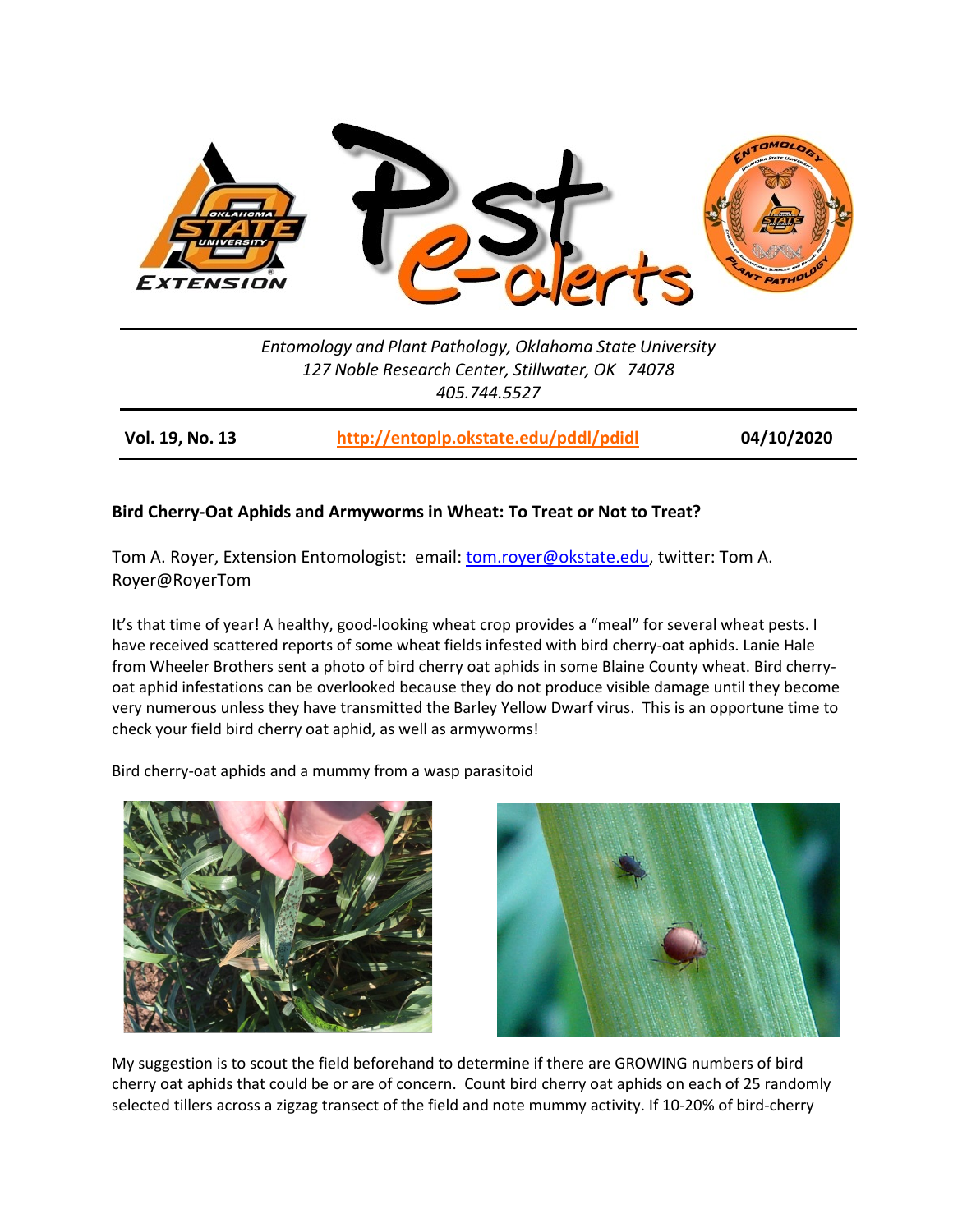oat aphids are mummies, and there are numerous lady beetle larvae in the wheat, control may not be warranted.

Unpublished research provided by Dr. Kris Giles (OSU) and Dr. Norm Elliott (USDA-ARS) combined with studies on spring wheat from the Dakotas and Minnesota indicate that 20-40 BCOA per tiller causes 5- 9% yield loss before wheat reaches the boot stage. My suggestions: if BCOA numbers average 10-20 per tiller, figure on a 5% loss, if 20-40 per tiller, figure a 7% loss, and if BCOA aphids are more than 40 per tiller, figure a 9% loss.

| <b>Estimate APHIDS PER TILLER</b> | /tiller =  | Total # aphids | /25 tillers            |         |
|-----------------------------------|------------|----------------|------------------------|---------|
| Estimate CROP VALUE \$            | /acre =    | Expected yield | bushels/acre X \$      | /bushel |
| Calculate CONTROL COSTS \$        | $/$ acre = | Insecticide S  | /acre + Application \$ | /Acre   |

PREVENTABLE LOSS  $\frac{\xi}{2}$  /acre = Crop value  $\frac{\xi}{2}$  x \_\_\_\_\_\_\_ loss from aphids/tiller .

If PREVENTABLE LOSS IS **GREATER THAN** CONTROL COSTS **TREAT** IF PREVENTABLE LOSS IS **LESS THAN** CONTROL COSTS **DON'T TREAT**

Here is a Table of Preventable Loss estimates for bird cherry-oat aphids for expected yields of 30 to 50 bushels per acre, expected wheat prices of \$3.00, \$3.50, and \$4.00 per bushel, and bird cherry-oat aphid numbers of 10-20, 20 to 40, and over 40 per tiller.

|                       |                       |               | Preventable Loss from BCO Aphids (\$ per acre) |               |           |
|-----------------------|-----------------------|---------------|------------------------------------------------|---------------|-----------|
| <b>Expected Yield</b> | <b>Expected Price</b> | Crop Value    | $10 - 20$                                      | 20-40         | More than |
| (Bushels/Acre)        | (\$ per bushel)       | (\$ per acre) | aphids/tiller                                  | aphids/tiller | 40/tiller |
| 30                    | \$3.50                | \$105.00      | \$5.25                                         | \$7.35        | \$9.45    |
| 35                    | \$3.50                | \$122.50      | \$6.13                                         | \$8.58        | \$11.03   |
| 40                    | \$3.50                | \$140.00      | \$7.00                                         | \$9.80        | \$12.60   |
| 45                    | \$3.50                | \$157.50      | \$7.88                                         | \$11.30       | \$14.18   |
| 50                    | \$3.50                | \$175.00      | \$8.75                                         | \$12.25       | \$15.75   |
|                       |                       |               |                                                |               |           |
| 30                    | \$4.00                | \$120.00      | \$6.00                                         | \$8.40        | \$10.80   |
| 35                    | \$4.00                | \$140.00      | \$7.00                                         | \$9.80        | \$12.60   |
| 40                    | \$4.00                | \$160.00      | \$8.00                                         | \$11.20       | \$14.40   |
| 45                    | \$4.00                | \$180.00      | \$9.00                                         | \$12.60       | \$16.20   |
| 50                    | \$4.00                | \$200.00      | \$10.00                                        | \$14.00       | \$18.00   |
|                       |                       |               |                                                |               |           |
| 30                    | \$4.25                | \$127.50      | \$6.38                                         | \$8.93        | \$11.48   |
| 35                    | \$4.25                | \$148.75      | \$7.43                                         | \$10.40       | \$13.37   |
| 40                    | \$4.25                | \$170.00      | \$8.50                                         | \$11.90       | \$15.30   |
| 45                    | \$4.25                | \$191.25      | \$9.56                                         | \$13.38       | \$17.20   |
| 50                    | \$4.25                | \$212.50      | \$10.62                                        | \$14.87       | \$19.12   |
|                       |                       |               |                                                |               |           |

This cool, rainy spring weather, while providing excellent growing conditions for wheat, is also feedstuff for "producing" armyworms. Armyworm infestations typically occur in late April through the first two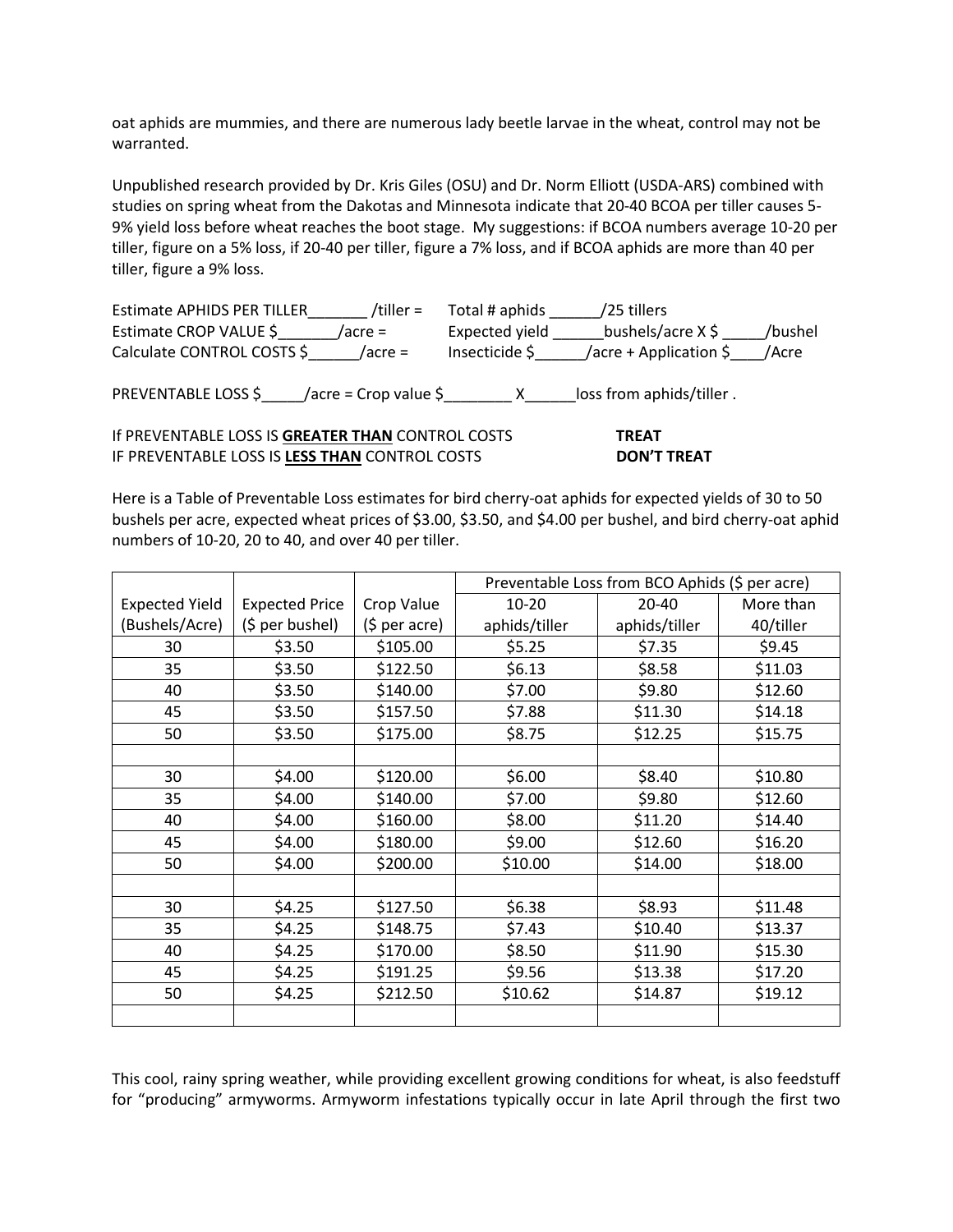weeks of May. They damage wheat by feeding on leaves, the awns, and occasionally by clipping the head from developing plants. The head clipping I have noticed over the years is mostly restricted to secondary tillers with very small, green heads that contribute very little to yield.

Armyworm and "head clipping"





Since armyworm infestations occur more frequently around waterways, areas of lush growth, or areas with lodged plants, check them first to determine the size of the infestation. Early signs of an infestation include leaves with ragged margins that have been chewed. You may find "frass" i.e. the excrement from armyworm caterpillars, around the base of wheat stems and clipped heads.

Armyworms: feeding on head, and scouting





Scout for armyworms, at 5 or more locations looking for "curled up worms". Armyworm caterpillars tend to feed at night, so a good strategy is to bring a flashlight and look at fields after dusk when they are feeding up on the plant stems.

The suggested treatment threshold for armyworms is 4-5 caterpillars per linear foot of row. Generally if wheat is **past** the soft dough stage, control is not warranted unless obvious head clipping can be seen, and caterpillars are present and feeding.

Armyworms: "threshold" numbers of 4-5 per linear foot